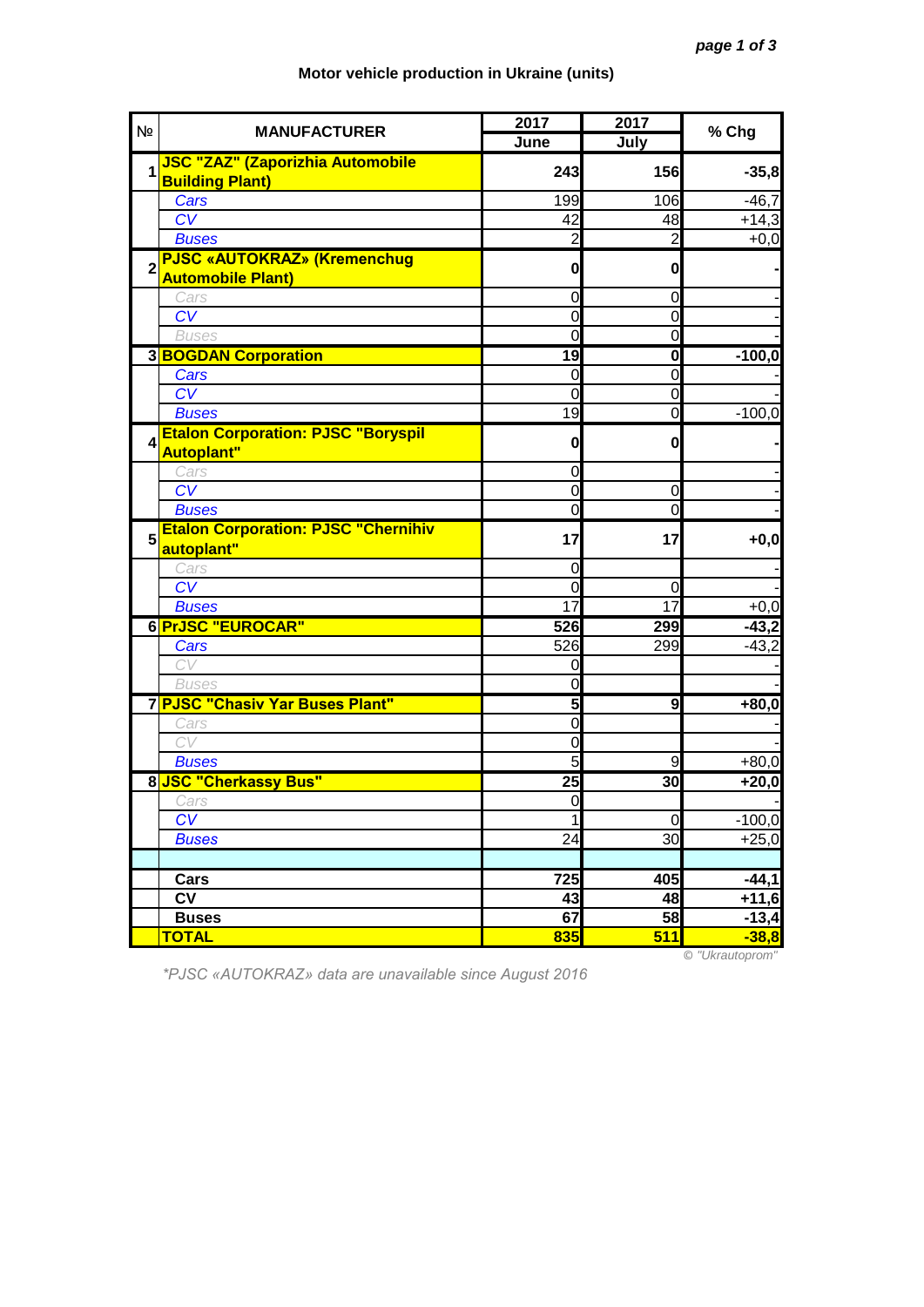| N <sub>2</sub> | <b>MANUFACTURER</b>                        | 2016                          | 2017                    | % Chg    |
|----------------|--------------------------------------------|-------------------------------|-------------------------|----------|
|                |                                            | July                          | July                    | 17/16    |
| 1              | <b>JSC "ZAZ" (Zaporozhye Automobile</b>    | 0                             | 156                     |          |
|                | <b>Building Plant)</b>                     |                               |                         |          |
|                | Cars                                       | 0                             | 106                     |          |
|                | $\overline{\text{CV}}$                     | $\mathbf 0$                   | 48                      |          |
|                | <b>Buses</b>                               | $\overline{0}$                | $\overline{c}$          |          |
| $\overline{2}$ | <b>PJSC «AUTOKRAZ» (Kremenchug</b>         | 75                            | $\mathbf{0}$            | $-100,0$ |
|                | <b>Automobile Plant)</b>                   |                               |                         |          |
|                | Cars                                       |                               |                         |          |
|                | CV                                         | 75                            | $\mathbf 0$             | $-100,0$ |
|                | <b>Buses</b>                               |                               |                         |          |
|                | <b>3BOGDAN Corporation</b>                 | 1                             | 0                       | $-100,0$ |
|                | Cars                                       | $\overline{0}$                | $\mathbf 0$             |          |
|                | CV                                         | 0                             | $\mathbf 0$             |          |
|                | <b>Buses</b>                               | 1                             | $\mathbf 0$             | $-100,0$ |
| 4              | <b>Etalon Corporation: PJSC "Boryspil</b>  | 0                             | 0                       |          |
|                | <b>Autoplant"</b>                          |                               |                         |          |
|                | Cars                                       |                               |                         |          |
|                | CV                                         | $\mathbf 0$<br>$\overline{0}$ | $\mathbf 0$<br>$\Omega$ |          |
|                | <b>Buses</b>                               |                               |                         |          |
| 5              | <b>Etalon Corporation: PJSC "Chernihiv</b> | $\mathbf{0}$                  | 17                      |          |
|                | autoplant"                                 |                               |                         |          |
|                | Cars<br>CV                                 | 0                             | 0                       |          |
|                | <b>Buses</b>                               | 0                             | 17                      |          |
|                | 6 PrJSC "EUROCAR"                          | 268                           | 299                     | $+11,6$  |
|                | Cars                                       | 268                           | 299                     | $+11,6$  |
|                | CV                                         |                               |                         |          |
|                | <b>Buses</b>                               |                               |                         |          |
|                | 7 PJSC "Chasiv Yar Buses Plant"            | 0                             | 9                       |          |
|                | Cars                                       |                               |                         |          |
|                | CV                                         |                               |                         |          |
|                | <b>Buses</b>                               | $\overline{0}$                | 9                       |          |
|                | 8 JSC "Cherkassy Bus"                      | 19                            | 30                      | $+57,9$  |
|                | Cars                                       |                               |                         |          |
|                | $\overline{\text{CV}}$                     | $\overline{c}$                | $\overline{0}$          | $-100,0$ |
|                | <b>Buses</b>                               | $\overline{17}$               | 30                      | $+76,5$  |
|                |                                            |                               |                         |          |
|                | Cars                                       | 268                           | 405                     | $+51,1$  |
|                | <b>CV</b>                                  | 77                            | 48                      | $-37,7$  |
|                | <b>Buses</b>                               | 18                            | 58                      | $+222,2$ |
|                | <b>TOTAL</b>                               | <b>363</b>                    | 511                     | $+40,8$  |
|                |                                            |                               |                         |          |

## **Motor vehicle production in Ukraine (units)**

*\*PJSC «AUTOKRAZ» data are unavailable since August 2016*

© *"Ukrautoprom"*